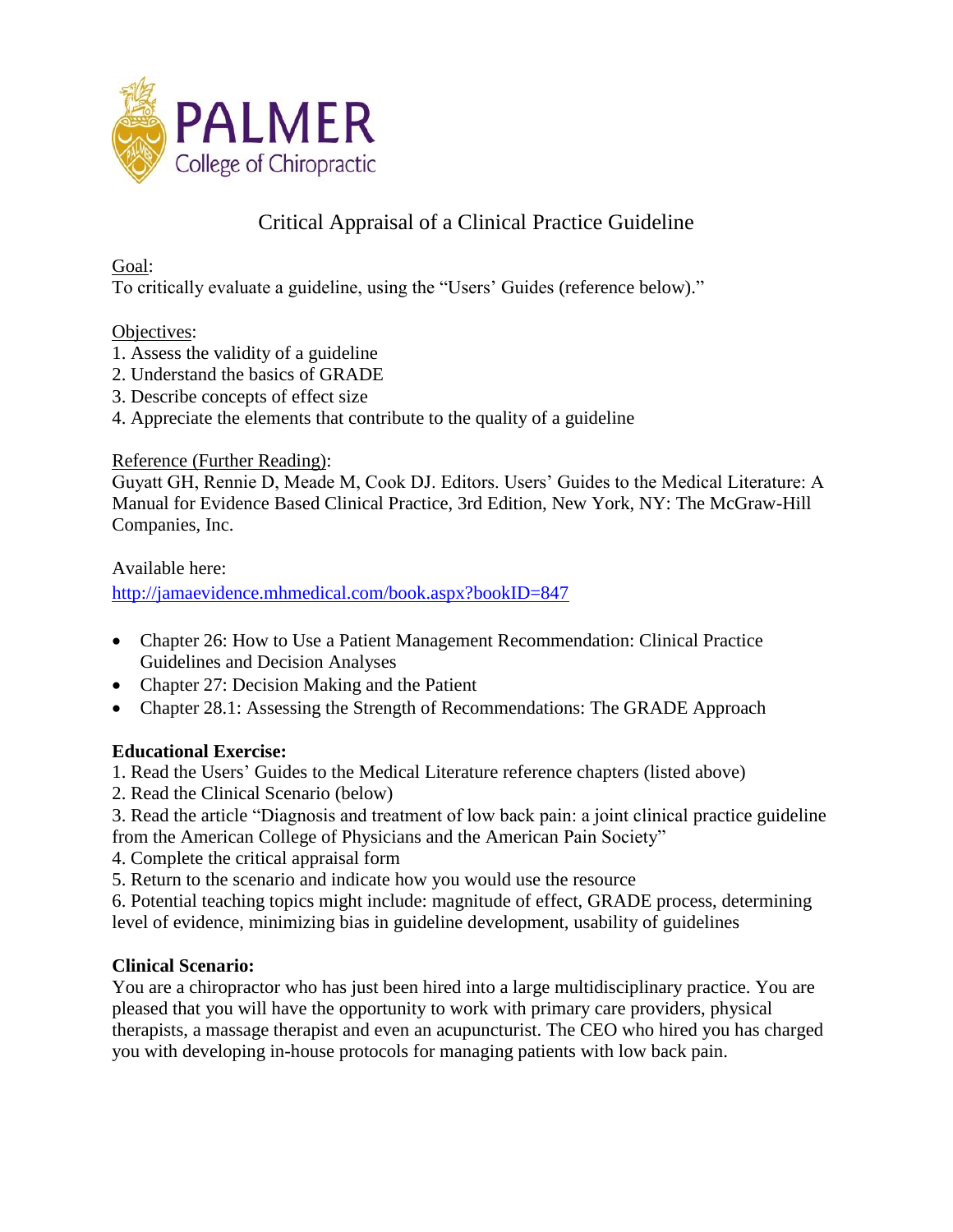

## **CRITICAL REVIEW FORM: CLINICAL PRACTICE GUIDELINE**

Identify and outline your question in plain language:

Databases Searched:

Resource Acquired:

| Are the recommendations valid?                                                                                    |  |  |
|-------------------------------------------------------------------------------------------------------------------|--|--|
| Did the recommendations<br>consider all relevant patient<br>groups, management options, and<br>possible outcomes? |  |  |
| Is there a systematic review<br>linking options to outcomes for<br>each relevant question?                        |  |  |
| Is there an appropriate<br>specification of values<br>associated with each of the<br>outcomes?                    |  |  |
| Do the authors indicate the<br>strength of their<br>recommendations?                                              |  |  |
| What are the results?                                                                                             |  |  |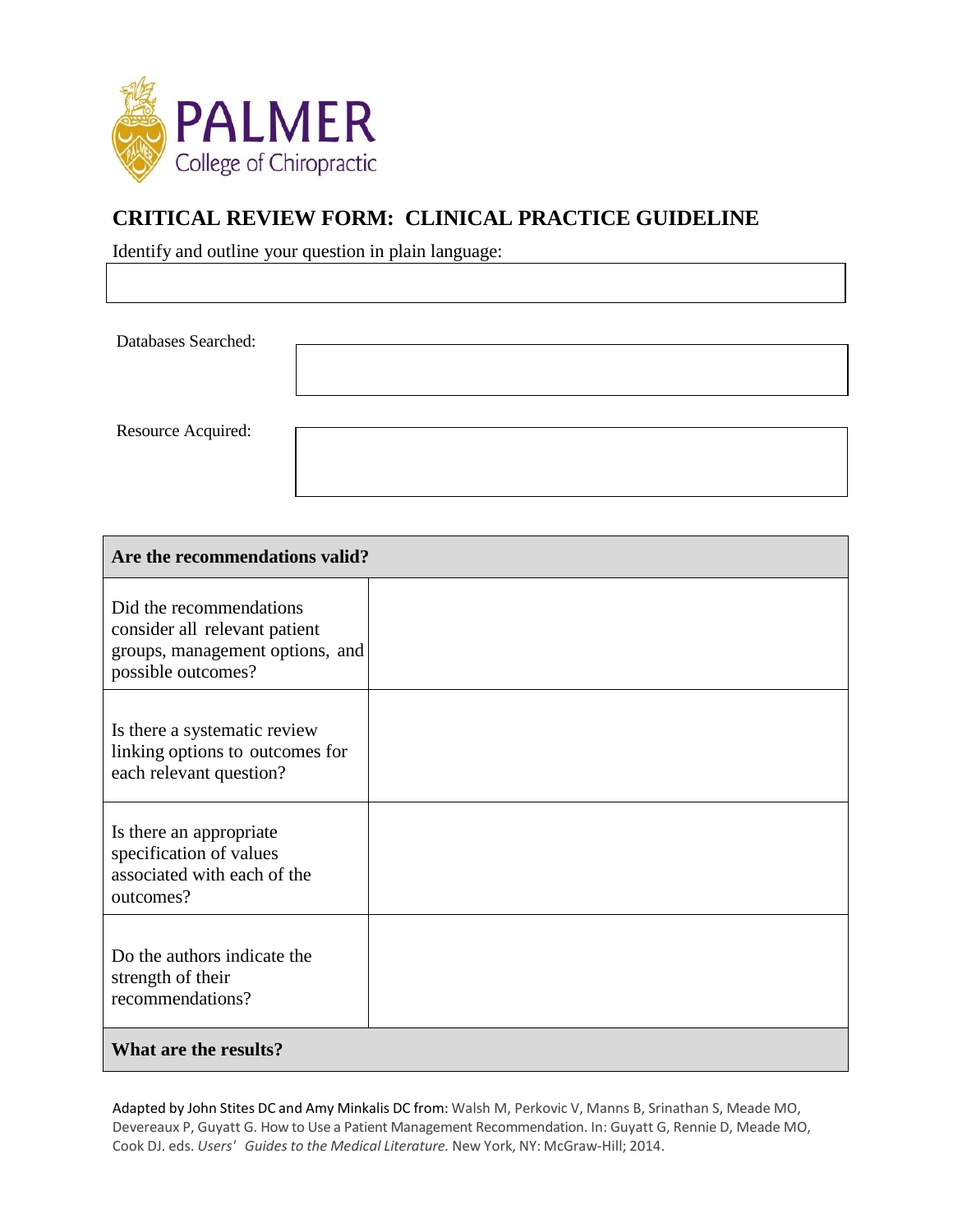| What are the key<br>recommendations?                           |  |  |
|----------------------------------------------------------------|--|--|
| Will the results help you in caring for your patients?         |  |  |
| Do the recommendations make<br>sense in your practice setting? |  |  |

Strength of Evidence:

|                  | .            |               |
|------------------|--------------|---------------|
|                  |              |               |
| Low <sub>1</sub> | ліант<br>uuu | High<br>ualit |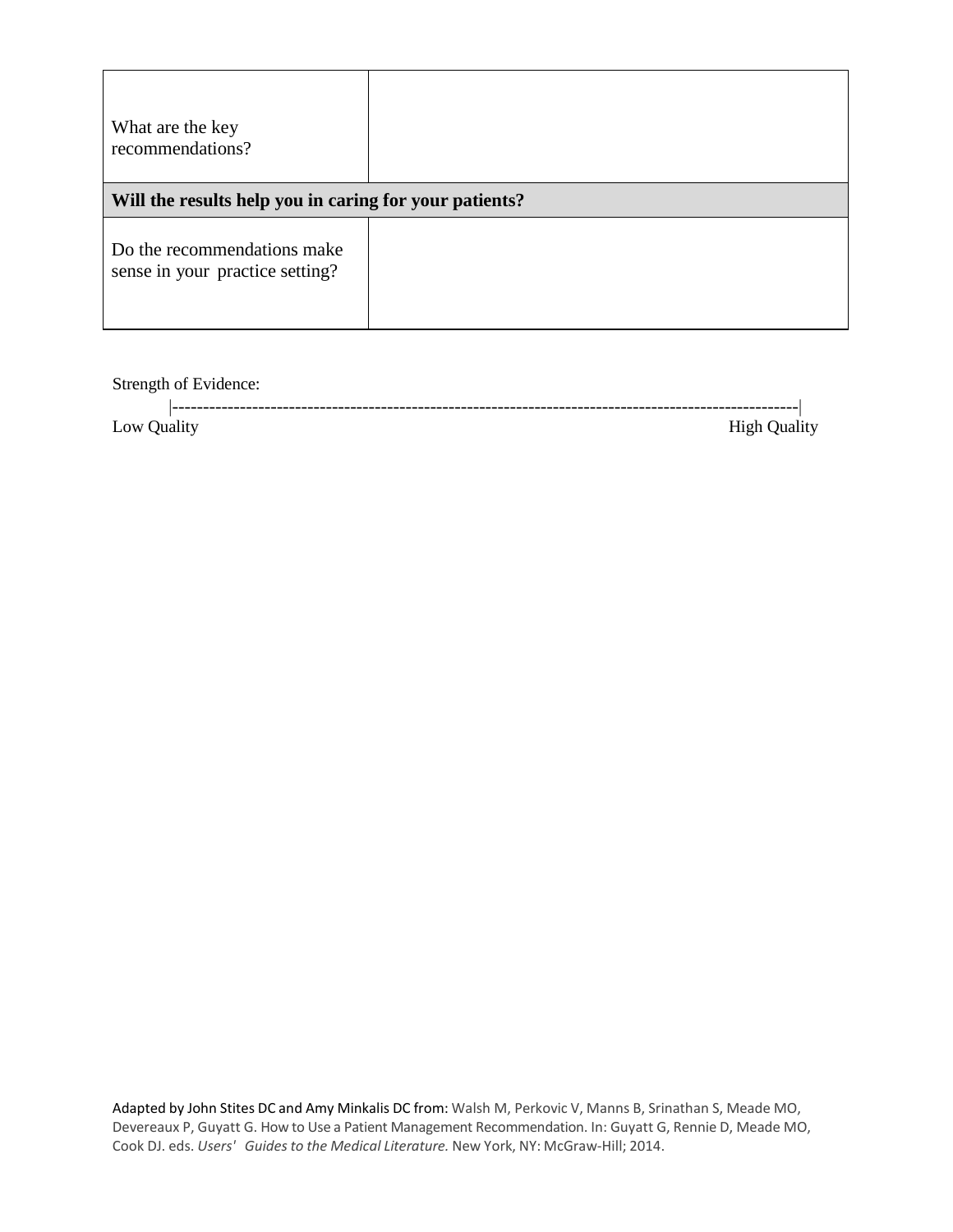

## **CRITICAL REVIEW FORM: CLINICAL PRACTICE GUIDELINE**

Identify and outline your question in plain language:

Is there a guideline incorporating both diagnosis and treatment for low back pain (LBP)?

Databases Searched:

National Guideline Clearinghouse; PubMed

Resource Acquired:

Diagnosis and treatment of low back pain: a joint clinical practice guideline from the American College of Physicians and the American Pain Society

| Are the recommendations valid?                                                                                    |                                                                                                                                                                                                                                                                                                                                                                                                                                                                                                                                                                                                                                                                                                                                                                                                                                                                                                                                                                                                                                                                                                               |  |  |
|-------------------------------------------------------------------------------------------------------------------|---------------------------------------------------------------------------------------------------------------------------------------------------------------------------------------------------------------------------------------------------------------------------------------------------------------------------------------------------------------------------------------------------------------------------------------------------------------------------------------------------------------------------------------------------------------------------------------------------------------------------------------------------------------------------------------------------------------------------------------------------------------------------------------------------------------------------------------------------------------------------------------------------------------------------------------------------------------------------------------------------------------------------------------------------------------------------------------------------------------|--|--|
| Did the recommendations<br>consider all relevant patient<br>groups, management options, and<br>possible outcomes? | The purpose of this guideline is to present the available evidence for<br>evaluation and management of LBP in primary care settings. The<br>target patient population is adults with acute and chronic LBP not<br>associated with trauma. Children or adolescents with LBP; pregnant<br>women; and patients with low back pain from sources outside the<br>back are not included. For evaluation of LBP - History and physical<br>examination place patients into 1 of 3 broad categories: nonspecific<br>LBP, back pain associated with radiculopathy or stenosis back pain<br>associated with another specific spinal cause. Therapies considered:<br>self-care, pharmacologic therapy, and non-pharmacologic therapy.<br>Outcomes considered: back-specific function, generic health status,<br>pain, work disability, and patient satisfaction. This guideline<br>considered interventions to have benefits only when they were<br>supported by at least fair-quality evidence and were associated with<br>at least moderate benefits (or small benefits but no significant<br>harms, costs, or burdens). |  |  |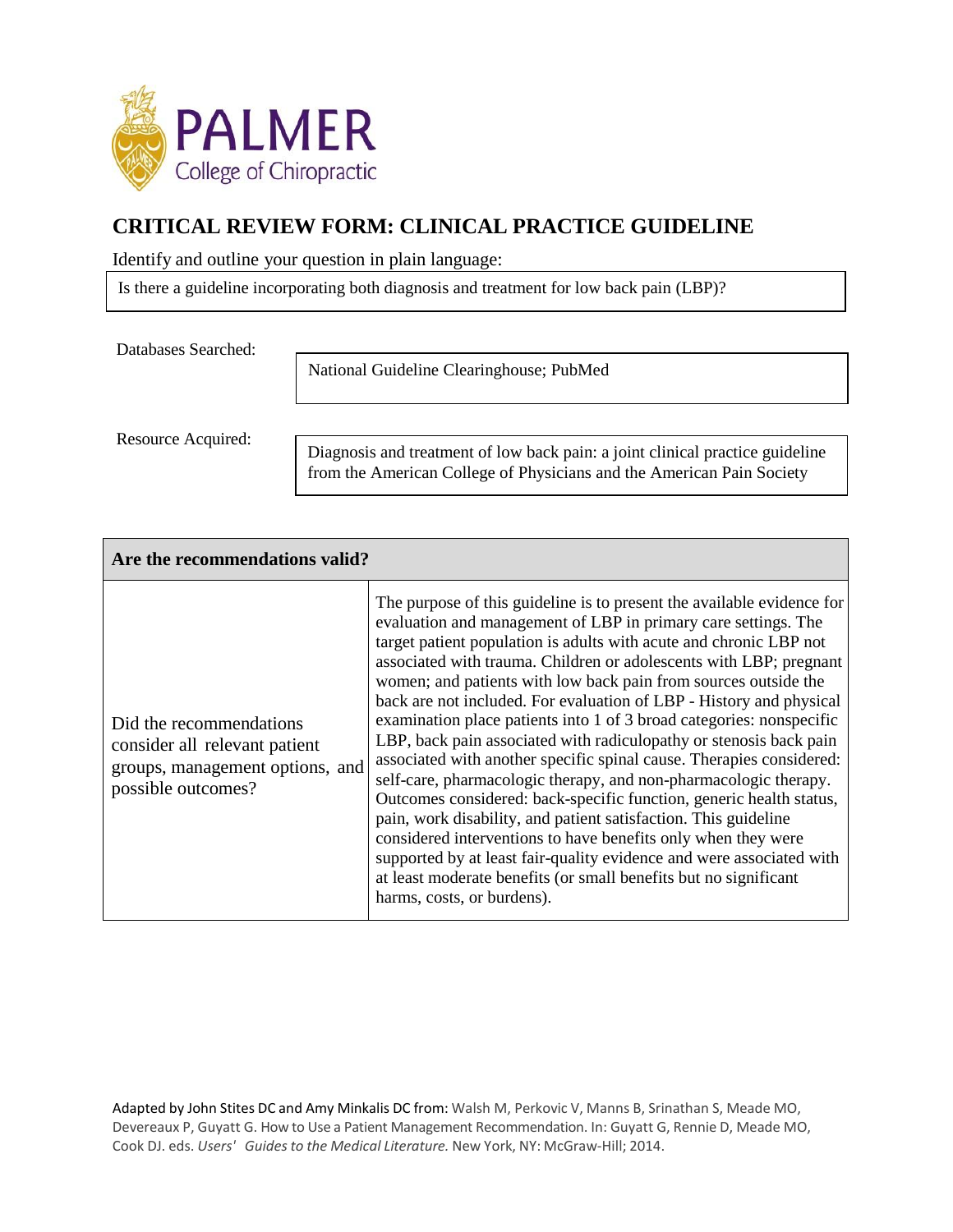| Is there a systematic review<br>linking options to outcomes for<br>each relevant question?     | These recommendations are based on a systematic evidence review<br>summarized in 2 background papers by Chou and colleagues:<br>Chou R, Huffman LH. Nonpharmacologic therapies for acute<br>and chronic low back pain: a review of the evidence for an<br>American Pain Society/American College of Physicians Clinical<br>Practice Guideline. Ann Intern Med. 2007; 147:492-504<br>Chou R, Huffman LH. Medications for acute and chronic low<br>back pain: a review of the evidence for an American Pain<br>Society/American College of Physicians clinical practice<br>guideline. Ann Intern Med. 2007; 147:505-14.                                                                                                                                                                                                                                                                                                                                                                       |  |
|------------------------------------------------------------------------------------------------|---------------------------------------------------------------------------------------------------------------------------------------------------------------------------------------------------------------------------------------------------------------------------------------------------------------------------------------------------------------------------------------------------------------------------------------------------------------------------------------------------------------------------------------------------------------------------------------------------------------------------------------------------------------------------------------------------------------------------------------------------------------------------------------------------------------------------------------------------------------------------------------------------------------------------------------------------------------------------------------------|--|
| Is there an appropriate<br>specification of values<br>associated with each of the<br>outcomes? | Although not explicitly stated, attempts were made to have broad<br>representation from a variety of providers who care for back pain<br>patients. The American Pain Society partnered with the American<br>College of Physicians and used an independent group, the Oregon<br>Evidence-based Practice Center, for many of their processes. An<br>expert panel had broad representation from general<br>internists/primary care physicians, back surgeons, physical<br>therapists, rheumatologists, neurologists, rehabilitation physicians,<br>nurses, pain specialists, a social scientists expert in back pain,<br>osteopathy, and chiropractic. This information is available when<br>reviewing source documents. There was no clear indication that<br>patient values were included in the development of these guidelines.<br>Each intervention is rated for magnitude of effect as "Small,<br>Moderate or Large." Definitions for these effects are included in<br>Appendix-Table 3. |  |
| Do the authors indicate the<br>strength of their<br>recommendations?                           | The strength of recommendations was adapted from the<br>classification developed by the GRADE work group. Grading<br>criteria were explicit and outlined in tables in the paper (Appendix<br>Table 2 and 4).                                                                                                                                                                                                                                                                                                                                                                                                                                                                                                                                                                                                                                                                                                                                                                                |  |
| What are the results?                                                                          |                                                                                                                                                                                                                                                                                                                                                                                                                                                                                                                                                                                                                                                                                                                                                                                                                                                                                                                                                                                             |  |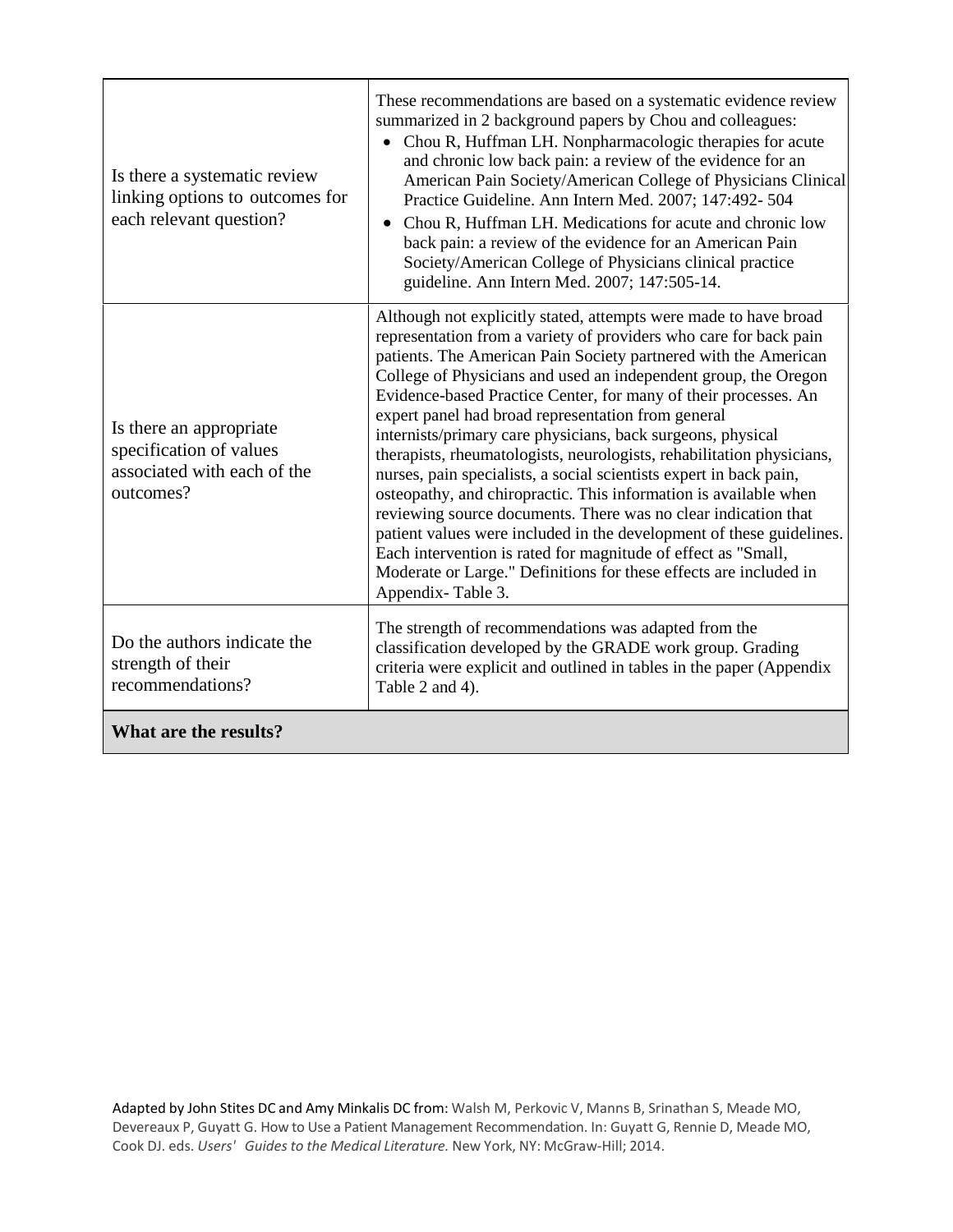#### **Will the results help you in caring for your patients?**